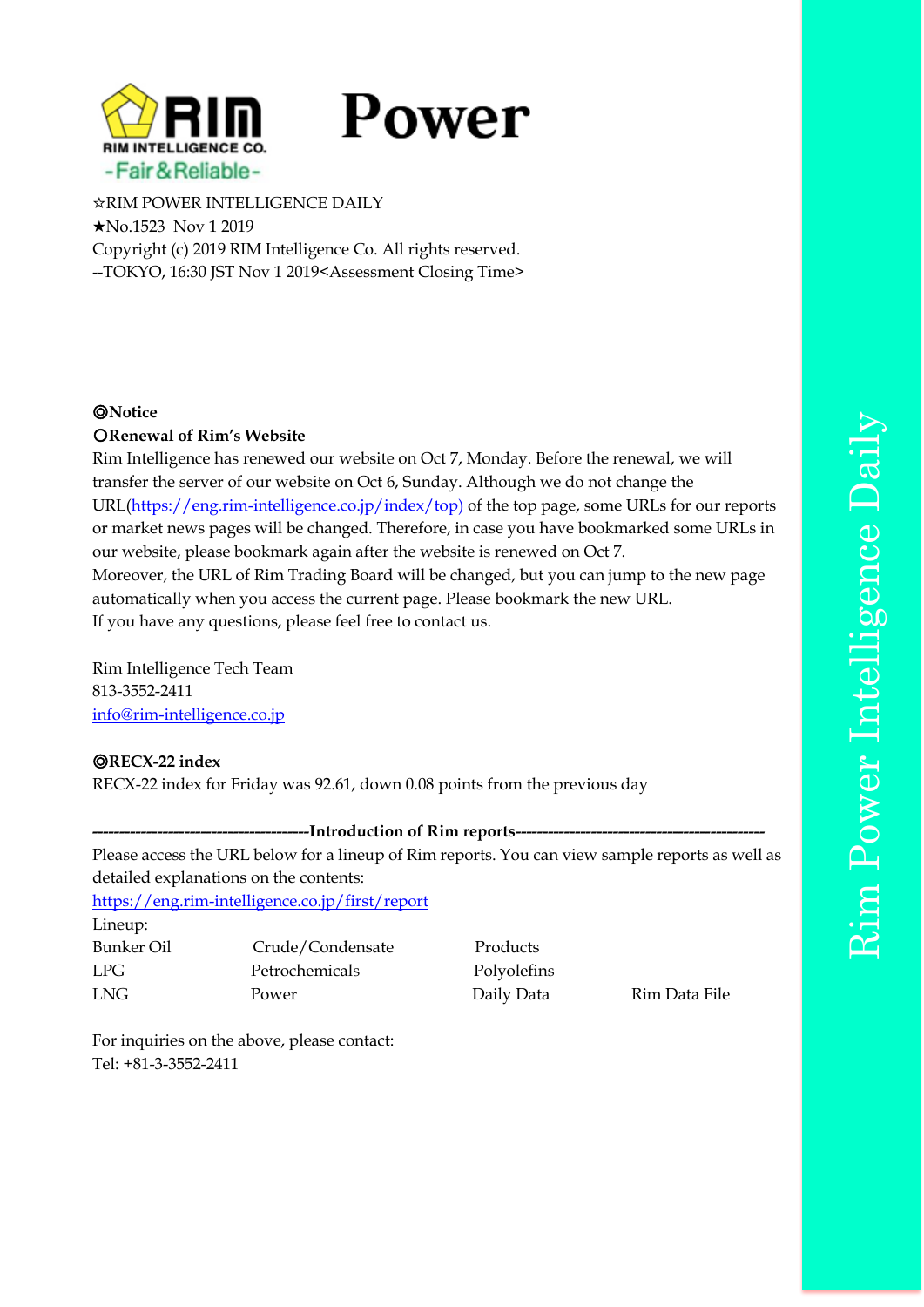| OPOWER MARKET               |      |                       |      |            |      |                       |      |            |  |  |  |
|-----------------------------|------|-----------------------|------|------------|------|-----------------------|------|------------|--|--|--|
| ORim Index Day-Ahead Prices |      |                       |      |            |      |                       |      |            |  |  |  |
| Nov 1 2019                  |      | East Japan            |      | <b>DOD</b> |      | <b>West Japan</b>     |      | <b>DOD</b> |  |  |  |
| 24 Hours                    | 6.69 | $\tilde{\phantom{a}}$ | 7.69 | $-0.33$    | 4.94 | $\tilde{\phantom{a}}$ | 5.94 | $-0.82$    |  |  |  |
| Day<br>Time                 | 6.88 | $\sim$                | 7.88 | $-0.36$    | 4.23 | $\sim$                | 5.23 | $-1.46$    |  |  |  |
| Peak Time                   | 6.00 | $\sim$                | 6.96 | $-1.10$    | 3.33 | $\sim$                | 4.33 | $-2.59$    |  |  |  |
| Night Time                  | 6.61 | $\sim$                | 7.21 | $-0.31$    | 5.92 | $\sim$                | 6.92 | $+0.06$    |  |  |  |
| $V_{\alpha n}/l$ Wh         |      |                       |      |            |      |                       |      |            |  |  |  |

Yen/kWh

\*Day Time 08:00-22:00, Peak Time 13:00-16:00, Night Time 0:00-08:00 & 22:00-24:00

| Month      | 24 Hours | <b>DOD</b> | <b>Month</b> | 24 Hours | <b>DOD</b> |
|------------|----------|------------|--------------|----------|------------|
| $Dec-19$   | 9.40     | $-0.04$    | Aug $-20$    | 9.14     | $-0.03$    |
| $Jan-20$   | 9.38     | $-0.02$    | $Sep-20$     | 8.59     | $-0.04$    |
| $Feb-20$   | 9.36     | $-0.03$    | $0$ ct $-20$ | 8.13     | $-0.03$    |
| $Mar-20$   | 8.37     | $-0.03$    | $Nov-20$     | 8.11     | $-0.02$    |
| $Apr-20$   | 8.34     | $-0.05$    | $Dec-20$     | 9.07     | $-0.01$    |
| $May-20$   | 8.28     | $-0.05$    | $Jan-21$     | 9.06     | $-0.01$    |
| $Jun-20$   | 8.21     | $-0.05$    | $Feb-21$     | 9.07     | 0.00       |
| $Ju$ $-20$ | 9.17     | $-0.04$    |              |          |            |
| Yen/kWh    |          |            |              |          |            |

Yen/kWh

 $\frac{1}{\text{Ven}/kWh}$ <br>  $\frac{1}{\text{Ven}/kWh}$ <br>  $\frac{1}{\text{Ven}/kWh}$ <br>  $\frac{1}{\text{VIn}}$  (coal, LNG, Crude Oil and C-Fuel and JCC. Marginal costs (fuel costs) are calculated by<br>  $\frac{1}{\text{VIn}}$  (vinction of each fuel wed at thermal write of nin multiply the ration of the ration of the ration of the ration of the ration of the ration of the rational the ratio of each fuel used at thermal units of nine leading power utilities by the above range in the above and sub \*Nationwide prices based on power generation costs reflecting Rim's estimated spot prices of fuel<br>including Coal, LNG, Crude Oil and C-Fuel and JCC. Marginal costs (fuel costs) are calculated by<br>multiplying the ratio of ea historical patterns of marginal costs and spot prices.

|              | OEstimated Monthly Prices-24 Hours Average (Nationwide) |            |          |            |           |            |          |            | Unit: Yen/kWh |            |
|--------------|---------------------------------------------------------|------------|----------|------------|-----------|------------|----------|------------|---------------|------------|
|              | $Dec-19$                                                | <b>DOD</b> | $Jan-20$ | <b>DOD</b> | $Feb-20$  | <b>DOD</b> | $Mar-20$ | <b>DOD</b> | $Ar-20$       | <b>DOD</b> |
| A            | 9.53                                                    | $+0.03$    | 9.73     | $+0.02$    | 9.40      | $+0.02$    | 8.44     | $+0.02$    | 8.41          | $+0.04$    |
| $\mathbf{C}$ | 11.19                                                   | $+0.14$    | 11.47    | 0.00       | 11.22     | $-0.02$    | 9.69     | $-0.02$    | 9.51          | $-0.02$    |
| D            | 9.45                                                    | 0.00       | 9.78     | 0.00       | 9.81      | 0.00       | 9.12     | 0.00       | 8.15          | 0.00       |
| E            | 9.12                                                    | 0.001      | 9.21     | $-0.26$    | 8.87      | $-0.42$    | 8.17     | $-0.46$    | 7.84          | $-0.36$    |
| F            | 9.40                                                    | 0.00       | 9.75     | 0.00       | 9.79      | 0.00       | 8.85     | 0.00       | 8.72          | 0.00       |
| Ave.         | 9.46                                                    | $+0.01$    | 9.75     | 0.00       | 9.67      | $+0.01$    | 8.80     | $-0.07$    | 8.43          | $+0.00$    |
|              | $May-20$                                                | <b>DOD</b> | $Jun-20$ | <b>DOD</b> | $J$ ul-20 | <b>DOD</b> | $Aug-20$ | <b>DOD</b> | $Sep-20$      | <b>DOD</b> |
| A            | 8.19                                                    | $+0.03$    | 8.26     | $+0.02$    | 9.28      | $+0.01$    | 9.03     | $+0.01$    | 8.68          | $+0.02$    |
| C            | 9.82                                                    | $-0.02$    | 10.06    | $-0.10$    | 11.69     | $-0.07$    | 11.32    | $-0.07$    | 9.03          | $-0.07$    |
| D            | 8.01                                                    | 0.00       | 8.55     | 0.00       | 9.85      | 0.00       | 9.88     | 0.00       | 9.50          | 0.00       |
| E            | 7.66                                                    | $-0.83$    | 8.39     | $-0.33$    | 8.42      | $-0.32$    | 8.43     | $-0.30$    | 8.33          | $-0.27$    |
| F            | 8.49                                                    | 0.00       | 9.06     | 0.00       | 10.81     | 0.00       | 10.92    | 0.00       | 9.46          | 0.00       |
| Ave.         | 8.23                                                    | $-0.15$    | 8.67     | $-0.11$    | 9.98      | 0.00       | 9.94     | 0.00       | 9.06          | $-0.01$    |
|              | $0ct-20$                                                | <b>DOD</b> | $Nov-20$ | <b>DOD</b> | $J$ ul-20 | <b>DOD</b> | $Aug-20$ | <b>DOD</b> | $Sep-20$      | <b>DOD</b> |
| A            | 8.17                                                    | $+0.01$    | 8.10     | $+0.01$    | 8.98      | $+0.01$    | 9.07     | $+0.01$    | 9.04          | $+0.01$    |
| $\mathbf{C}$ | 9.45                                                    | $-0.08$    | 9.38     | $-0.39$    | 10.72     | $+0.19$    | 10.85    | $-0.07$    | 10.82         | $-0.20$    |
| D            | 8.92                                                    | 0.00       | 8.81     | 0.00       | 9.66      | 0.00       | 9.90     | 0.00       | 9.95          | 0.00       |
| E            | 8.34                                                    | $-0.25$    | 8.45     | $-0.24$    | 8.72      | $-0.23$    | 8.85     | $-0.30$    | 8.51          | $-0.29$    |
| F            | 9.13                                                    | 0.00       | 9.30     | 0.00       | 9.66      | 0.00       | 9.92     | 0.00       | 9.97          | 0.00       |
| Ave.         | 8.80                                                    | $-0.08$    | 8.85     | $-0.08$    | 9.43      | 0.00       | 9.63     | $-0.03$    | 9.65          | 0.00       |

\*Prices are estimated by five retail electricity suppliers shown as A, C, D, E and F. Prices are not Rim's assessments. Ave. is the simple average of estimated prices by five suppliers.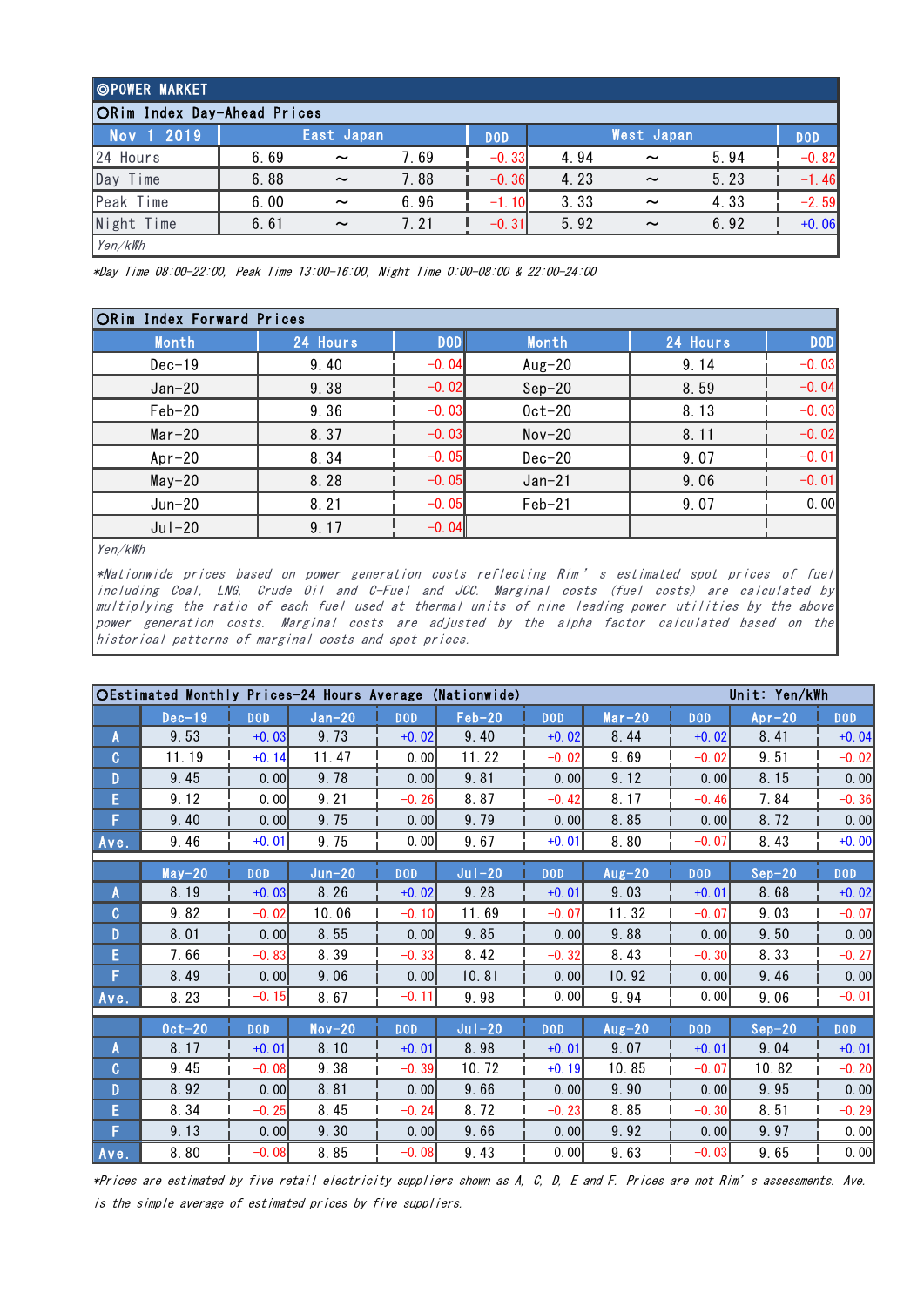|              | OEstimated Monthly Prices-Day Time Average (Nationwide) |            |          |            |           |            |          |            | Unit: Yen/kWh |            |
|--------------|---------------------------------------------------------|------------|----------|------------|-----------|------------|----------|------------|---------------|------------|
|              | $Dec-19$                                                | <b>DOD</b> | $Jan-20$ | <b>DOD</b> | $Feb-20$  | <b>DOD</b> | $Mar-20$ | <b>DOD</b> | $Ar-20$       | <b>DOD</b> |
| A            | 11.03                                                   | $+0.03$    | 11.36    | $+0.02$    | 10.72     | $+0.02$    | 9.32     | $+0.03$    | 9.21          | $+0.05$    |
| C            | 12.08                                                   | $+0.14$    | 12.37    | $-0.01$    | 12.04     | $-0.02$    | 10.33    | $-0.02$    | 10.10         | $-0.02$    |
| D            | 10.55                                                   | 0.00       | 11.13    | 0.00       | 11.12     | 0.00       | 9.84     | 0.00       | 8.76          | 0.00       |
| E            | 9.74                                                    | $+0.26$    | 9.82     | $-0.02$    | 9.30      | $-0.21$    | 8.44     | $-0.27$    | 8.16          | $-0.18$    |
| F            | 10.51                                                   | 0.00       | 11.09    | 0.00       | 11.07     | 0.00       | 9.46     | 0.00       | 9.17          | 0.00       |
| Ave.         | 10.70                                                   | $+0.01$    | 11.19    | 0.00       | 10.97     | $+0.01$    | 9.54     | $+0.01$    | 9.05          | $+0.02$    |
|              |                                                         |            |          |            |           |            |          |            |               |            |
|              | $May-20$                                                | <b>DOD</b> | $Jun-20$ | <b>DOD</b> | $J$ ul-20 | <b>DOD</b> | $Aug-20$ | <b>DOD</b> | $Sep-20$      | <b>DOD</b> |
| A            | 9.46                                                    | $+0.03$    | 9.37     | $+0.02$    | 12.63     | $+0.01$    | 12.45    | $+0.01$    | 10.75         | $+0.02$    |
| C            | 10.62                                                   | $-0.02$    | 11.10    | $-0.10$    | 14.22     | $-0.07$    | 13.75    | $-0.07$    | 10.47         | $-0.07$    |
| D            | 8.64                                                    | 0.00       | 9.11     | 0.00       | 10.35     | 0.001      | 10.41    | 0.00       | 9.98          | 0.00       |
| E            | 8.02                                                    | $-0.69$    | 8.98     | $-0.18$    | 9.61      | $-0.20$    | 9.67     | $-0.19$    | 9.22          | $-0.08$    |
| F            | 8.81                                                    | 0.00       | 9.85     | 0.00       | 13.46     | 0.00       | 13.72    | 0.00       | 10.96         | 0.00       |
| Ave.         | 8.97                                                    | $-0.01$    | 9.44     | $-0.01$    | 12.15     | $+0.01$    | 12.19    | 0.00       | 10.40         | $-0.02$    |
|              | $0ct-20$                                                | <b>DOD</b> | $Nov-20$ | <b>DOD</b> | $J$ ul-20 | <b>DOD</b> | $Aug-20$ | <b>DOD</b> | $Sep-20$      | <b>DOD</b> |
| A            | 9.41                                                    | $-0.31$    | 9.27     | $+0.01$    | 10.58     | $+0.01$    | 10.93    | $+0.01$    | 10.33         | $+0.01$    |
| $\mathbf{C}$ | 10.37                                                   | $-0.07$    | 10.08    | $-0.47$    | 11.60     | $+0.18$    | 11.76    | $-0.07$    | 11.65         | $-0.19$    |
| D            | 9.68                                                    | 0.00       | 9.65     | 0.00       | 10.75     | 0.00       | 11.08    | 0.00       | 11.11         | 0.00       |
| E            | 8.93                                                    | $-0.16$    | 8.96     | $-0.03$    | 9.28      | $-0.01$    | 9.39     | $-0.09$    | 8.89          | $-0.10$    |
| F            | 10.10                                                   | 0.00       | 9.99     | 0.00       | 10.73     | 0.00       | 11.13    | 0.00       | 11.28         | 0.00       |
| Ave.         | 9.73                                                    | $-0.10$    | 9.64     | $+0.01$    | 10.69     | $+0.01$    | 11.05    | $+0.01$    | 10.91         | $+0.01$    |

\*Average prices during 8:00-20:00 hours on weekdays. Prices are estimated by five retail electricity suppliers shown as A, C, D, E and F. Prices are not Rim's assessments. Ave. is the simple average of estimated prices by five suppliers.

| $OIOCOM$ Power Futures East Japan Base Load Power Day Time $(8:45 \sim 15:15)$ |          |             |      |     |        |            | Unit: Yen/kWh |       |
|--------------------------------------------------------------------------------|----------|-------------|------|-----|--------|------------|---------------|-------|
| Month                                                                          | Pv Close | <b>Open</b> | High | Low | Settle | <b>DOD</b> | Volume        | Close |
| Nov-2019                                                                       | 9.02     |             |      |     |        | $-0.04$    |               | 8.98  |
| Dec-2019                                                                       | 10.07    |             |      |     |        | $+0.20$    |               | 10.27 |
| Jan-2020                                                                       | 10.52    |             |      |     |        | $+0.19$    |               | 10.71 |
| Feb-2020                                                                       | 10.51    |             |      |     |        | $+0.21$    |               | 10.72 |
| $Mar-2020$                                                                     | 9.00     |             |      |     |        | $+0.18$    |               | 9.18  |
| $Apr-2020$                                                                     | 8.87     |             |      |     |        | $+0.17$    |               | 9.04  |
| $May-2020$                                                                     | 8.83     |             |      |     |        | $+0.06$    |               | 8.89  |
| Jun-2020                                                                       | 8.75     |             |      |     |        | $+0.11$    |               | 8.86  |
| Jul-2020                                                                       | 10.03    |             |      |     |        | $+0.16$    |               | 10.19 |
| Aug-2020                                                                       | 9.92     |             |      |     |        | $+0.17$    |               | 10.09 |
| $Sep-2020$                                                                     | 8.98     |             |      |     |        | $+0.16$    |               | 9.14  |
| $0ct-2020$                                                                     | 8.73     |             |      |     |        | $+0.08$    |               | 8.81  |
| Nov-2020                                                                       | 8.61     |             |      |     |        | $+0.10$    |               | 8.71  |
| $Dec-2020$                                                                     | 9.08     |             |      |     |        | $+0.20$    |               | 9.28  |
| Jan-2021                                                                       | 9.36     |             |      |     |        | $+0.23$    |               | 9.59  |
| Total                                                                          |          |             |      |     |        |            |               |       |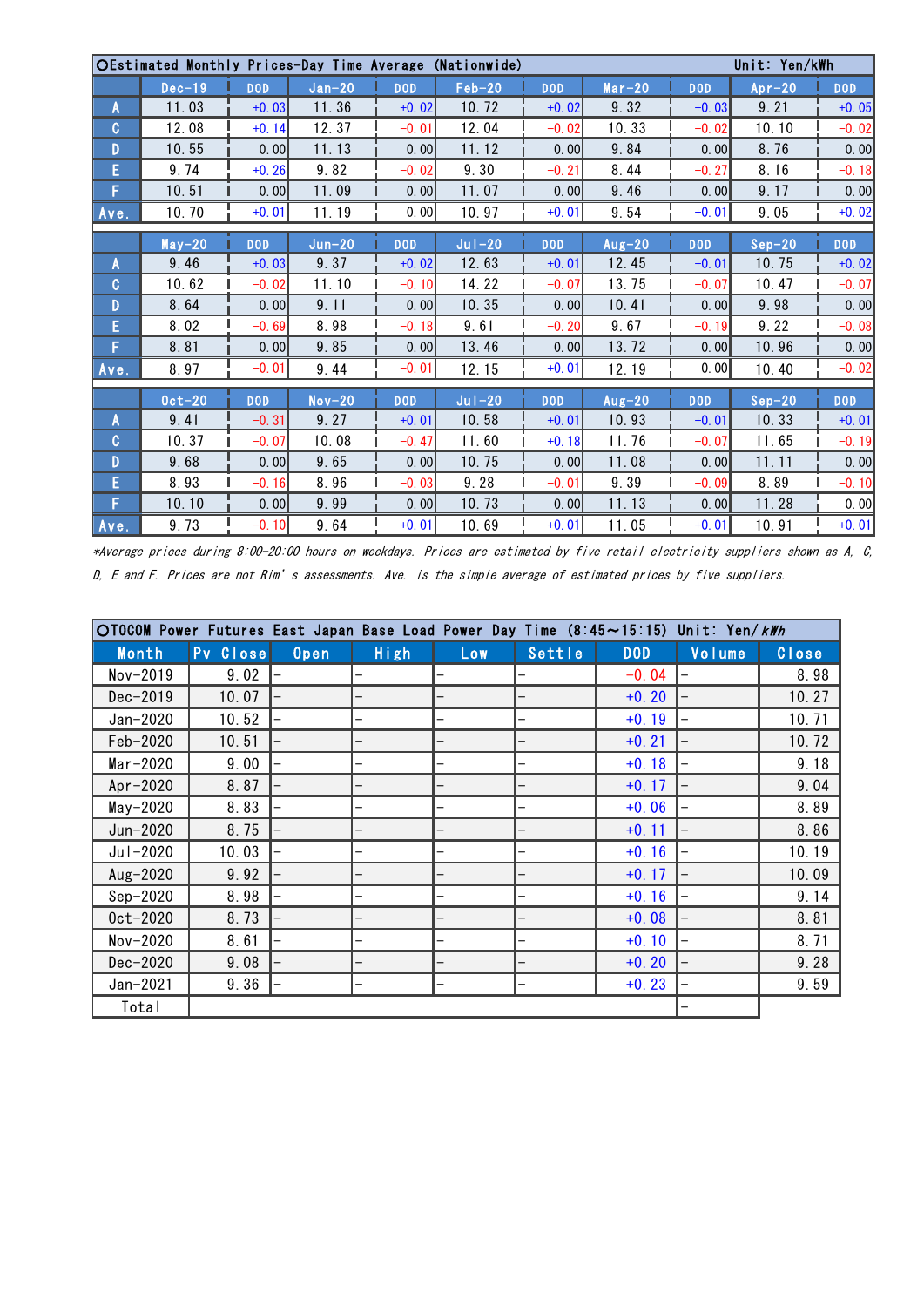| OTOCOM Power Futures West Japan Base Load Power Day Time (8:45~15:15) Unit: Yen/kWh |          |             |      |     |        |            |        |       |
|-------------------------------------------------------------------------------------|----------|-------------|------|-----|--------|------------|--------|-------|
| Month                                                                               | Pv Close | <b>Open</b> | High | Low | Settle | <b>DOD</b> | Volume | Close |
| $Nov-2019$                                                                          | 7.92     |             |      |     |        | $-0.35$    |        | 7.57  |
| Dec-2019                                                                            | 8.67     |             |      |     |        | $-0.29$    |        | 8.38  |
| Jan-2020                                                                            | 9.62     |             |      |     |        | $-0.26$    |        | 9.36  |
| Feb-2020                                                                            | 9.47     |             |      |     |        | $-0.22$    |        | 9.25  |
| $Mar-2020$                                                                          | 8.34     |             |      |     |        | $-0.13$    |        | 8.21  |
| $Apr-2020$                                                                          | 8.21     |             |      |     |        | $-0.33$    |        | 7.88  |
| $May-2020$                                                                          | 8.09     |             |      |     |        | $-0.34$    |        | 7.75  |
| Jun-2020                                                                            | 8.39     |             |      |     |        | $-0.28$    |        | 8.11  |
| Jul-2020                                                                            | 9.26     |             |      |     |        | $-0.23$    |        | 9.03  |
| Aug-2020                                                                            | 8.96     |             |      |     |        | $-0.23$    |        | 8.73  |
| $Sep-2020$                                                                          | 7.46     |             |      |     |        | $-0.07$    |        | 7.39  |
| $0ct-2020$                                                                          | 8.06     |             |      |     |        | $-0.47$    |        | 7.59  |
| Nov-2020                                                                            | 8.40     |             |      |     |        | $-0.36$    |        | 8.04  |
| Dec-2020                                                                            | 9.05     |             |      |     |        | $-0.36$    |        | 8.69  |
| Jan-2021                                                                            | 9.64     |             |      |     |        | $-0.22$    |        | 9.42  |
| Total                                                                               |          |             |      |     |        |            |        |       |

| ○TOCOM Power Futures East Japan DT Load Power Day Time (8:45~15:15) Unit: Yen/kWh |          |      |      |            |        |            |        |       |
|-----------------------------------------------------------------------------------|----------|------|------|------------|--------|------------|--------|-------|
| Month                                                                             | Pv Close | Open | High | <b>Low</b> | Settle | <b>DOD</b> | Volume | Close |
| Nov-2019                                                                          | 10.11    |      |      |            |        | $+0.05$    |        | 10.16 |
| Dec-2019                                                                          | 11.40    |      |      |            |        | $+0.24$    |        | 11.64 |
| Jan-2020                                                                          | 11.35    |      |      |            |        | $+0.12$    |        | 11.47 |
| Feb-2020                                                                          | 11.30    |      |      |            |        | $+0.24$    |        | 11.54 |
| $Mar-2020$                                                                        | 9.96     |      |      |            |        | $+0.19$    |        | 10.15 |
| $Apr-2020$                                                                        | 9.73     |      |      |            |        | $+0.20$    |        | 9.93  |
| $May-2020$                                                                        | 9.96     |      |      |            |        | $+0.11$    |        | 10.07 |
| Jun-2020                                                                          | 10.04    |      |      |            |        | $+0.13$    |        | 10.17 |
| Jul-2020                                                                          | 13.01    |      |      |            |        | $+0.25$    |        | 13.26 |
| Aug-2020                                                                          | 12.97    |      |      |            |        | $+0.27$    |        | 13.24 |
| $Sep-2020$                                                                        | 10.70    |      |      |            |        | $+0.01$    |        | 10.71 |
| $0ct-2020$                                                                        | 10.36    |      |      |            |        | $+0.06$    |        | 10.42 |
| Nov-2020                                                                          | 10.05    |      |      |            |        | $+0.15$    |        | 10.20 |
| Dec-2020                                                                          | 10.40    |      |      |            |        | $+0.27$    |        | 10.67 |
| $Jan-2021$                                                                        | 11.18    |      |      |            |        | $+0.15$    |        | 11.33 |
| Total                                                                             |          |      |      |            |        |            |        |       |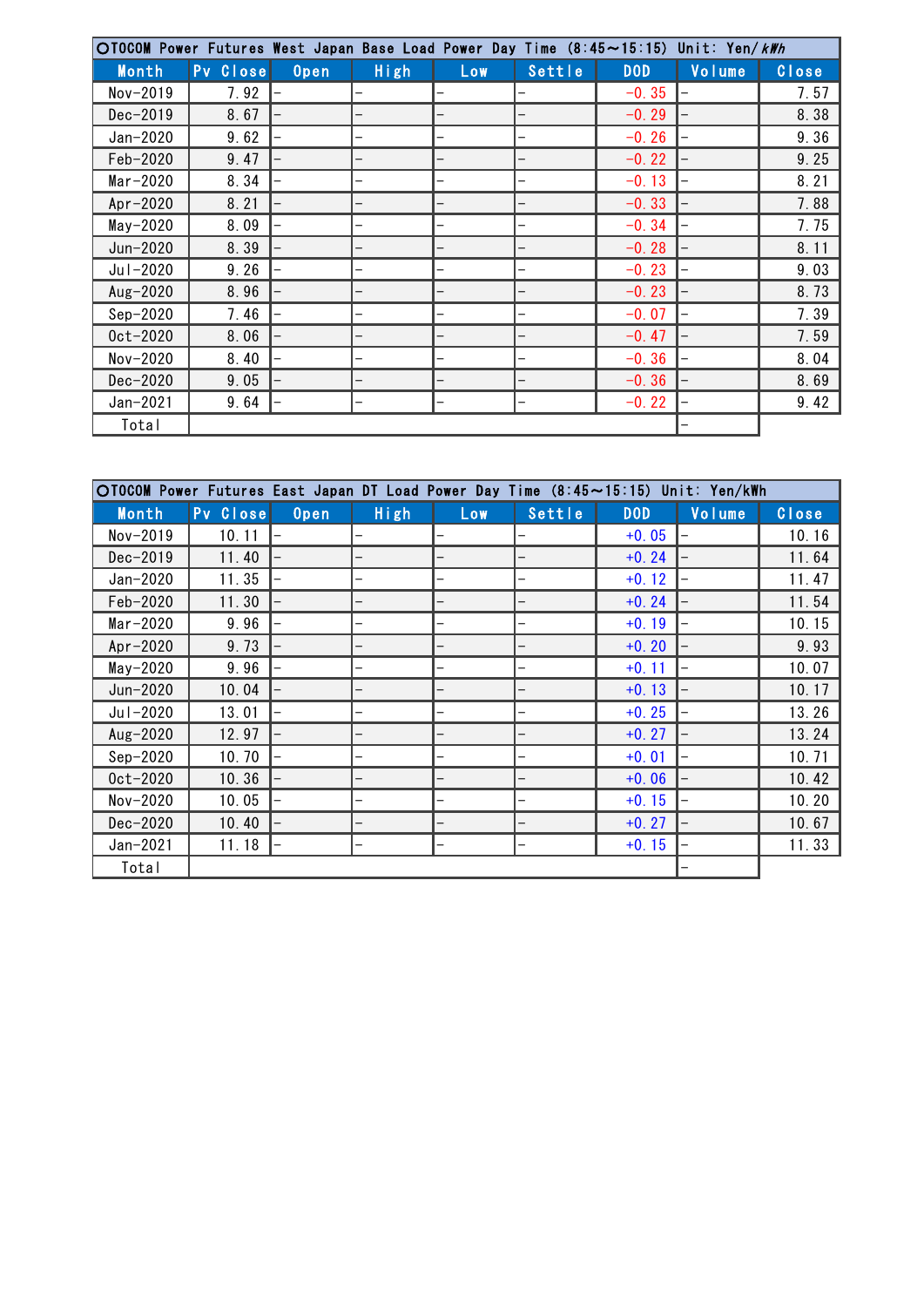| ○TOCOM Power Futures West Japan DT Load Power Day Time (8:45~15:15) Unit: Yen/kWh |          |      |      |            |        |            |        |       |
|-----------------------------------------------------------------------------------|----------|------|------|------------|--------|------------|--------|-------|
| Month                                                                             | Pv Close | Open | High | <b>Low</b> | Settle | <b>DOD</b> | Volume | Close |
| Nov-2019                                                                          | 9.10     |      |      |            |        | $-0.29$    |        | 8.81  |
| $Dec-2019$                                                                        | 9.95     |      |      |            |        | $-0.34$    |        | 9.61  |
| Jan-2020                                                                          | 10.89    |      |      |            |        | $-0.20$    |        | 10.69 |
| Feb-2020                                                                          | 10.66    |      |      |            |        | $-0.14$    |        | 10.52 |
| $Mar-2020$                                                                        | 8.50     |      |      |            |        | $-0.08$    |        | 8.42  |
| $Apr-2020$                                                                        | 9.05     |      |      |            |        | $-0.32$    |        | 8.73  |
| $May-2020$                                                                        | 9.15     |      |      |            |        | $-0.34$    |        | 8.81  |
| Jun-2020                                                                          | 9.19     |      |      |            |        | $-0.19$    |        | 9.00  |
| Jul-2020                                                                          | 12.19    |      |      |            |        | $-0.30$    |        | 11.89 |
| Aug-2020                                                                          | 11.39    |      |      |            |        | $-0.11$    |        | 11.28 |
| $Sep-2020$                                                                        | 9.45     |      |      |            |        | $-0.05$    |        | 9.40  |
| $0ct-2020$                                                                        | 9.35     |      |      |            |        | $-0.43$    |        | 8.92  |
| Nov-2020                                                                          | 9.93     |      |      |            |        | $-0.36$    |        | 9.57  |
| Dec-2020                                                                          | 10.79    |      |      |            |        | $-0.42$    |        | 10.37 |
| Jan-2021                                                                          | 11.40    |      |      |            |        | $-0.12$    |        | 11.28 |
| Total                                                                             |          |      |      |            |        |            |        |       |

| Total                         |         |                                                                                                    |                 |               |
|-------------------------------|---------|----------------------------------------------------------------------------------------------------|-----------------|---------------|
|                               |         |                                                                                                    |                 |               |
| <b>OJEPX Benchmark Prices</b> |         |                                                                                                    |                 |               |
| Delivery Date                 |         | 2019/Nov/1                                                                                         | <b>DOD</b>      | <b>WOW</b>    |
| 24 Hours Average              | Yen/kWh | 6.74                                                                                               | $+0.07$         | $-1.31$       |
| Day Time Average              | Yen/kWh | 6.70                                                                                               | $+0.13$         | $-1.82$       |
| Peak Time Average             | Yen/kWh | 6.63                                                                                               | $+0.90$         | $-1.74$       |
| Total Traded Volumes          | kWh     | 824, 839, 900                                                                                      | $+46, 697, 800$ | $+20,682,950$ |
|                               |         | *Data are obtained from the JEPX website. Prices are for reference only and not Rim's assessments. |                 |               |
|                               |         | $\beta$ ay Time= 8:00-20:00, Peak Time=13:00-16:00, Average=Simple Average                         |                 |               |

#### ◎**Market Summary** ○**Summary**

# **<Day-ahead delivery Nov 2>**

## **East, West Japan tumble on ample solar power**

 Rim Index for Day-ahead delivery weakened both in East and West Japan. The 24 hours average fell by Yen 0.33 from the previous day to Yen 7.19 in East Japan and by Yen 0.82 to Yen 5.44 in West Japan. The East-West spread was Yen 1.75 in favor of the East, widening Yen 0.49 from Yen 1.26 for Nov 1 delivery.

 Spot prices for Nov 2 delivery came under pressure from the looming outlook for slack supply-demand fundamentals. Solar power generation was expected to be sufficient amid slack demand from the industrial sector on Saturday. The day time average price eased by Yen 0.36 to Yen 7.38 in East Japan and by Yen 1.46 to Yen 4.73 in West Japan. The peak time average dropped by Yen 1.10 to Yen 6.48 in East Japan and by Yen 2.59 to Yen 3.83 in West Japan. The night time average edged down by Yen 0.31 to Yen 6.91 in East Japan but gained Yen 0.06 to Yen 6.42 in West Japan. In

West Japan, prices during the night time were sustained by a decline in spare generation capacity as some power utilities were expected to lower their power output besides ongoing planned shutdowns at some thermal units.

 Volumes of power offered through sell tenders were 866.83 mil kWh, down 11.6% from the previous day. The sharp day-to-day fall came in line with ongoing shutdowns of thermal units and lower operating rates. Meanwhile, volumes of power bid through buy tenders were 746.40 mil kWh, down 20.0% from the previous day. The decline of bid volumes was steeper than that of offered volumes, with offers outpacing bids in 32 windows at 8:00 pm and later hours. Demand waned fast on prospects for loosening supplydemand fundamentals. Traded volumes also dwindled by a whopping 23.9% on day to 628.10 mil kWh, marking the lowest volume since 636.09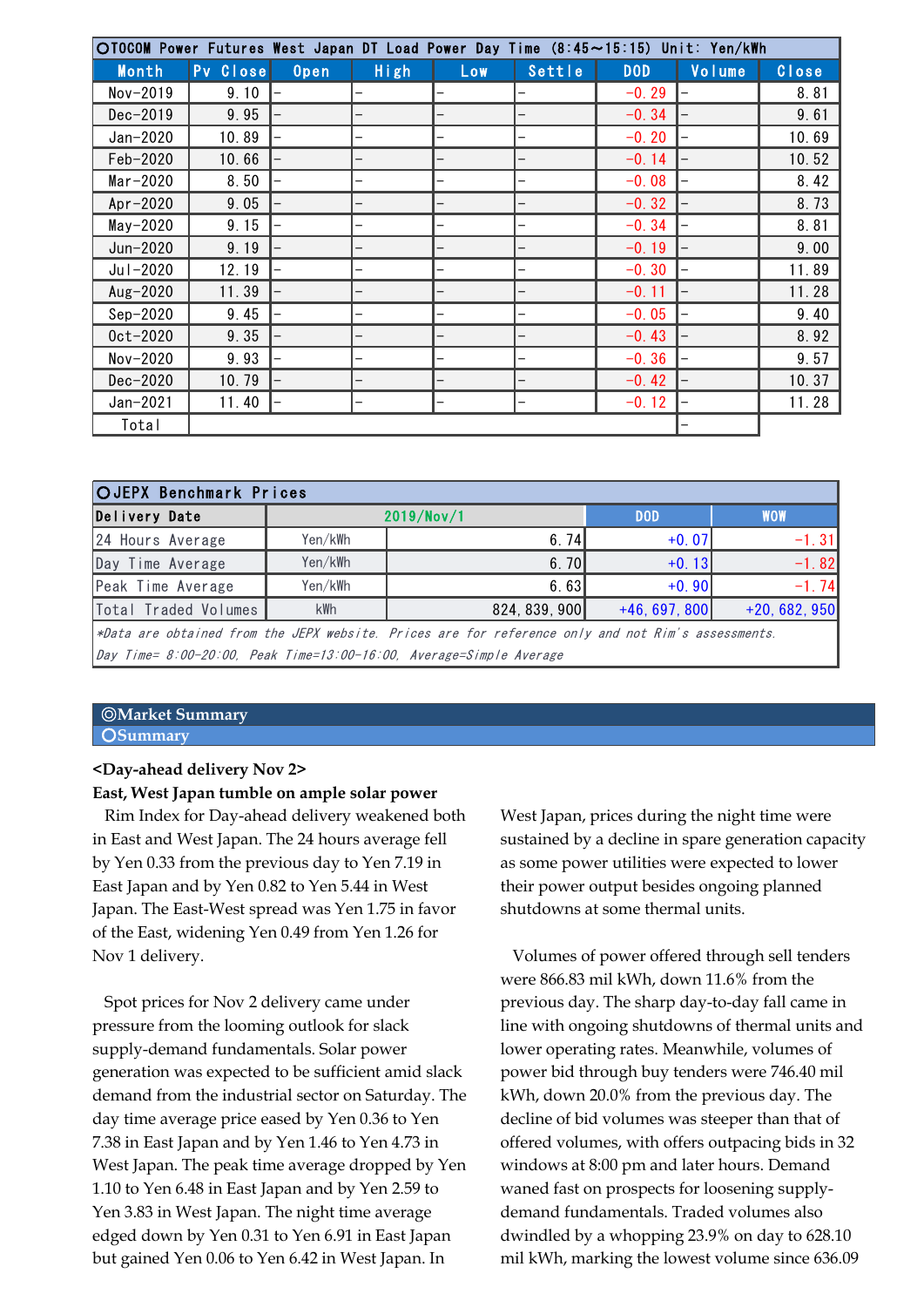mil kWh on Jun 9 delivery. Especially, traded volumes during day time posted a sharp decrease by nearly 30%, amid growing concerns over slack supply-demand fundamentals during day time.

 In Kyushu, output of renewable energy generation would be curbed on Saturday. According to an output restriction report released by Kyushu Electric Power as of 16:00 hours on Friday, it planned to control power output by 1.15 mil kW, equivalent to 19% of connected renewable energy generation. It was the largest power control since the beginning of October. Under such supplydemand situations in Kyushu, price divergence from other regions was witnessed only in one window during night time. In day time, low power prices in Kyushu spilled over the whole West Japan. From 8:00 hours, transactions chronologically materialized at Yen 5.16, 4.53 and 4.18, followed by a dive to Yen 2.31 at 9:30 hours.

○**Forward prices (Fuel Price Trends)**

#### **Forward prices tumble on softer JCC forecast, LNG**

 Rim Index for forward prices softened on Friday. The decline came in line with a downturn in Rim's JCC (Japan Crude Cocktail) forecast coupled with softer LNG prices on a DES Northeast Asia basis. Thermal coal prices on an FOB Newcastle Australia basis and C-Fuel oil prices in Asia were mixed from month to month.

 The estimated monthly average of Dubai paper swaps, a criterion used to forecast the JCC, eased \$0.57-1.04 from the previous day, with forward contracts suffering steeper losses. Dubai paper swaps stood in the high \$57 level for December 2019, high \$56 level for January 2020 and high \$51 level for February 2021. In the international crude oil market as of the evening on Nov 1, the NYMEX WTI contract for December 2019 traded at \$54.16 while the ICE Brent contract hovered at \$59.45. The DES Northeast Asia market for LNG lost ground amid looming oversupply sentiment as spot cargoes were well offered from several projects. Prices for December 2019 arrival softened to the high \$5 level per mmBtu, falling below the \$6 mark. In the coal market, FOB New Castle prices on the ICE futures were mixed on Oct 31. The prompt seven contracts dropped by \$0.20-0.45 from Oct 30 while the February contract jumped more than \$1.

The market further plunged to Yen 0.10 at 10:00 hours, and stuck to the bottom price of Yen 0.01 during 10:30-13:30 hours. After that, the market gradually rebounded to above Yen 3 and then above Yen 4, finally recovering to above Yen 7 at 16:00 hours on the back of lower solar power output later in the day. "West Japan will face further loosening supply-demand fundamentals, leaving power prices at Yen 0.01 in more windows as clear weather was forecast across the region," a trader at a power producer and supplier (PPS) said. A fundamental analyst at another PPS said, "Solar power gave such a negative impact on prices as Kyushu EPC planned to curb renewal energy generation by more than 1.00 mil kW on Nov 2," adding the "Saturday" factor further accelerated a slackening of already slack supply-demand fundamentals. From next week onwards as well, the fluctuation of solar power output would be a major key to determine the price trend.

Contracts for other months were almost stable. The December 2019 contract ended at \$67.10, down \$0.40 from Oct 30 while the January 2020 contract settled down \$0.30 at \$68.30. The February 2021 contract was up \$1.30 at \$74.80.

 Crude prices (JCC + petroleum and coal tax) dropped to Yen 47,480 for the front-month of December 2019, down Yen 330 from the previous day. Compared to the front month, prices for June 2020 were Yen 3,080 lower and prices for February 2021 were Yen 5,060 lower. For C-Fuel (import price + import tax + petroleum and coal tax), prices for November 2018 gained Yen 340 to Yen 50,000. Compared to the front month, prices for June 2020 were Yen 1,100 lower while prices for February 2021 were Yen 220 higher. For LNG (mixture of JCC and DES Northeast Asia spot price + petroleum and coal tax), prices for December 2019 retreated Yen 340 to Yen 51,820. Compared to the front month, prices for June 2020 were Yen 1,350 lower and prices for February 2020 were Yen 3,180 lower. For coal (FOB Newcastle price + freight cost + petroleum and coal tax), prices for December 2019 shed Yen 50 to Yen 9,840. Compared to the front month, prices for June 2020 were Yen 490 higher and prices for February 2020 were Yen 850 higher.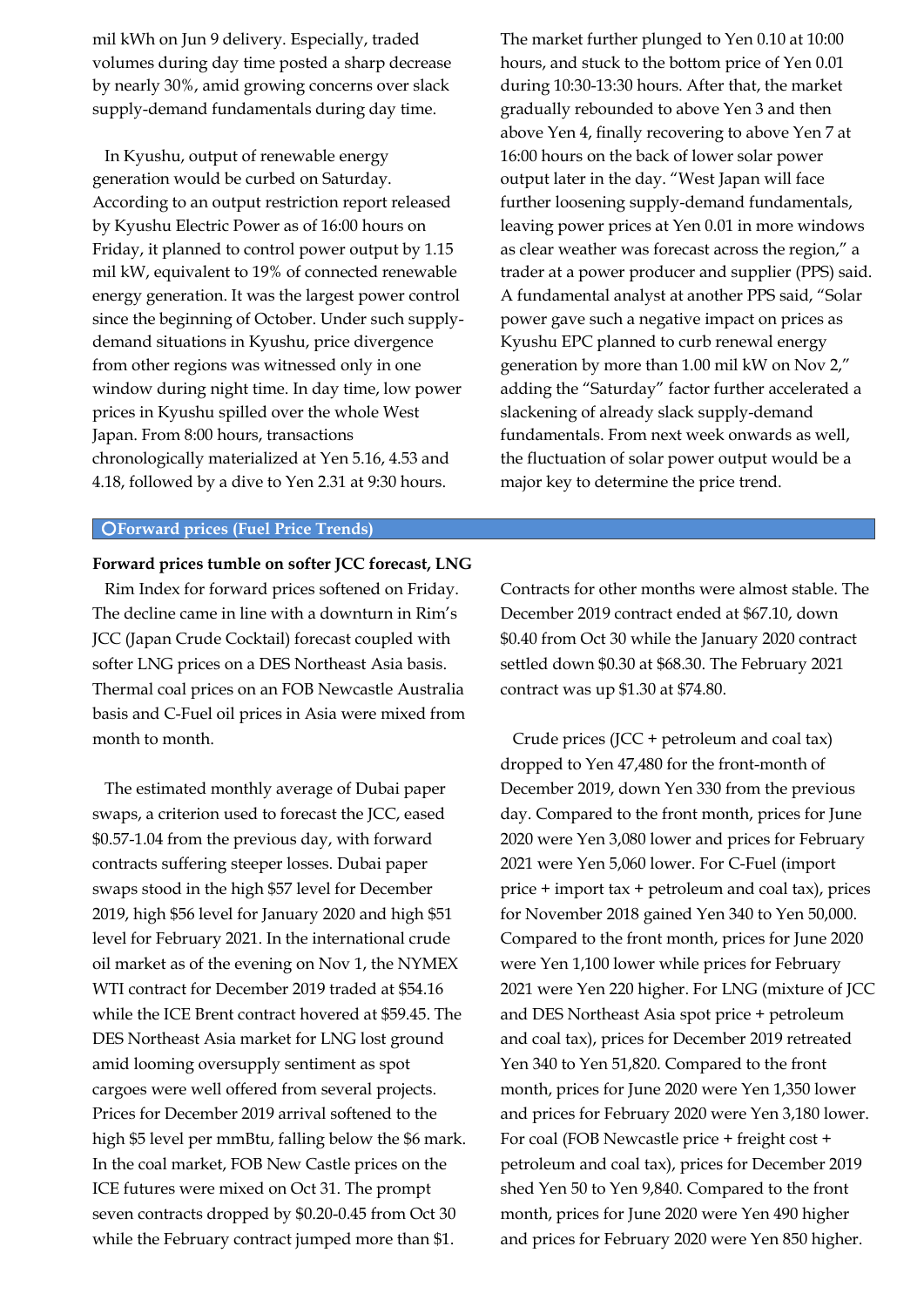## ○**TOCOM Power Futures Summary**

# **Closing prices up in East, down in West**

 On the Tokyo Commodity Exchange (TOCOM) on Friday, no deals were reported during day time (8:45-15:15 hours). The closing prices generally rose in two regions in East Japan, but fell in two regions in West Japan, pushing the East-West price differential wider. The December contract of day time load power edged up by Yen 0.24 to Yen 11.64 in East Japan but softened by 0.34 to Yen 9.61 in West Japan. The East-West price gap grew to Yen 2.03. Meanwhile, some power producers and suppliers showed readiness to participate in trading after the long weekend.

 As of 15:00 hours on Friday, the lowest sell indications and highest buy indications for each contract month were shown below. The narrowest gap between sell and buy ideas was Yen 0.40 in two contracts. The December 2019 contract for base load power in West Japan attracted offers at Yen 8.78, countered by bids at Yen 8.38. The December 2019 contract for day time load power in East Japan was asked at Yen 11.80 and bid at Yen 11.40.

| <b>Month</b> | <b>Base East</b> |            | <b>Base West</b> |            | <b>DT East</b> |            | <b>DT West</b> |            |
|--------------|------------------|------------|------------------|------------|----------------|------------|----------------|------------|
|              | <b>Offer</b>     | <b>Bid</b> | <b>Offer</b>     | <b>Bid</b> | <b>Offer</b>   | <b>Bid</b> | <b>Offer</b>   | <b>Bid</b> |
| 2019/11      |                  | 8.00       |                  | 6.24       | 10.65          | 10.50      |                |            |
| 2019/12      | 10.00            | 9.92       | 8.88             | 8.38       | 12.13          | 10.94      | 9.95           | 9.10       |
| 2020/1       | 10.89            | 10.03      | 10.09            | 8.78       | 12.03          | 11.00      | 10.95          | 9.75       |
| 2020/2       | 11.44            | 10.03      | 10.03            | 8.52       | 12.00          | 11.30      | 10.95          | 9.65       |
| 2020/3       | 9.70             | 8.78       | 8.79             | 7.88       | 11.50          | 10.67      | 8.96           | 8.00       |
| 2020/4       | 11.30            |            |                  | -          | 11.30          |            |                |            |
| 2020/5       | 11.15            |            |                  |            | 10.80          |            |                |            |
| 2020/6       | 11.25            |            |                  |            | 10.80          |            |                |            |
| 2020/7       | 13.50            |            |                  |            | 14.50          |            |                |            |
| 2020/8       | 13.20            |            |                  |            | 14.50          |            |                |            |
| 2020/9       | 12.00            |            |                  |            | 14.00          |            |                |            |
| 2020/10      | 11.00            |            |                  |            | 11.00          |            |                |            |
| 2020/11      | 11.00            |            |                  |            | 11.00          |            |                |            |
| 2020/12      | 12.00            |            |                  |            | 14.00          |            |                |            |
| 2021/1       |                  |            |                  |            | 14.25          |            |                |            |

Unit: Yen/kWh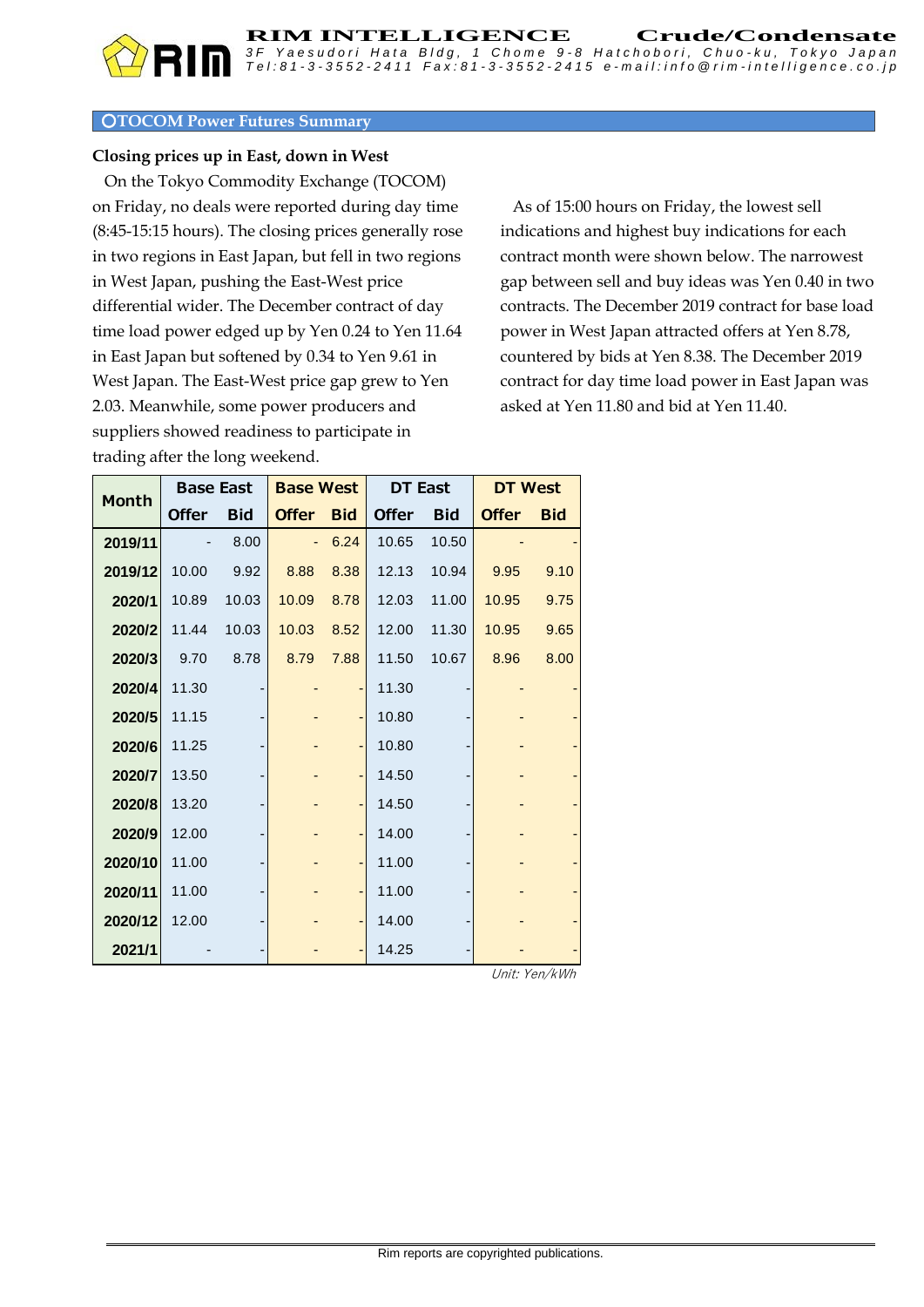

**RIM INTELLIGENCE** Crude/Condensate<br>3F Yaesudori Hata Bldg. 1 Chome 9-8 Hatchobori. Chuo-ku. Tokyo Japan *3 F Y a e s u d o r i H a t a B l d g , 1 C h o m e 9 - 8 H a t c h o b o r i , C h u o - k u , T o k y o J a p a n*

◎**JEPX Day-Ahead Spot Price Charts** ○**Traded Volumes and Prices (Nov 2 delivery)**

Price divergence for 30 minutes (1 window) between Tohoku and Tokyo (Soma-Futaba Main Line) Price divergence for 19 hours (38 windows) between Tokyo and Chubu (Frequency Converter) Price divergence for 30 minutes (1 window) between Chugoku and Kyushu (Kanmon Interconnection Line) Traded volumes: 628.10 mil kWh, Actual highest price: Yen 9.40 (East Japan), Actual lowest price: Yen 0.01 (West Japan)



## ○**Sell/Buy Tenders and Traded Prices (Nov 2 delivery)**

Total offered volumes via sell tenders: 866.83 mil kWh Total bid volumes via buy tenders: 746.40 mil kWh

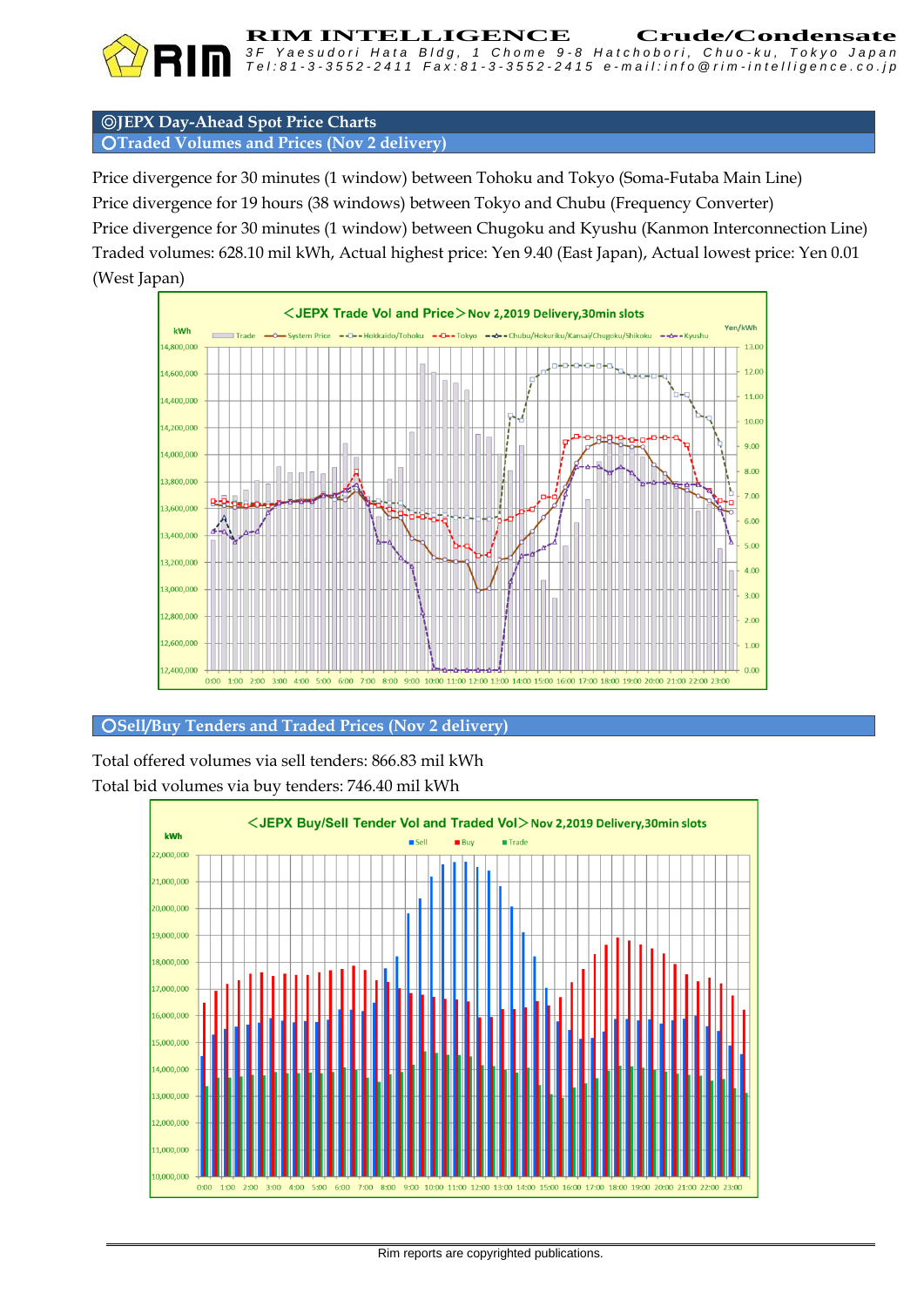

**RIM INTELLIGENCE Crude/Condensate**<br>3F Yaesudori Hata Bldg, 1 Chome 9-8 Hatchobori, Chuo-ku, Tokyo Japan Tel:81-3-3552-2411 Fax:81-3-3552-2415 e-mail:info@rim-intelligence.co.jp

◎**Weekly Temperature Forecast at Main Cities**

○**Nov 2-8 Forecast by Meteorological Agency as of Nov 1 11:00**

#### **<Temperatures>**

 The highest temperature will be above the average year at the beginning and end of the week across Japan. The highest temperature will be similar to or below the average year in the middle of the week. The lowest temperature will be similar to or above the average year across Japan.

## **<Weather>**

 High atmospheric pressure will cover Japan and bring sunny days in some days of the week. But the weather will be mostly cloudy due to pressure trough, cold air and humid air. In North Japan, some regions may experience rainfalls at the beginning and end of the week. In East and West Japan as well, rainfalls will be witnessed in some regions at the beginning of the week.

|           | 6-Nov         | 6-Nov        |                                           |           | 10-Nov      | 10-Nov      |                               |
|-----------|---------------|--------------|-------------------------------------------|-----------|-------------|-------------|-------------------------------|
| City      | minimum       | highest      | Weather                                   | City      | minimum     | highest     | Weather                       |
|           | temperature   | temperature  |                                           |           | emperature  | temperature |                               |
| Sapporo   | 4.0           | 7.0          | $\partial z$                              | Sapporo   | 2.0         | 8.0         | de                            |
| Sendai    |               |              | ▲→米                                       | Sendai    |             |             | ※/ &                          |
| Niigata   | 9.0           | 18.0         |                                           | Niigata   | 5.0         | 14.0        |                               |
|           | 10.0          | 17.0         | *∣↑                                       |           | 9.0         | 15.0        | $\partial z$                  |
| Tokyo     | 9.0           | 21.0         | ☀                                         | Tokyo     | 9.0         | 17.0        | $\frac{1}{2}$ / $\frac{1}{2}$ |
| Nagoya    | 8.0           | 22.0         | ۵                                         | Nagoya    | 9.0         | 18.0        | キノミ                           |
| Toyama    | 8.0           | 16.0         | &/ *                                      | Toyama    | 7.0         | 15.0        | 融入赛                           |
| Osaka     | 9.0           | 20.0         | 美                                         | Osaka     | 10.0        | 18.0        | $\frac{1}{2}$ / 80            |
| Hiroshima | 9.0           | 21.0         | ☀                                         | Hiroshima | 9.0         | 19.0        | $\frac{1}{2}$ / $\frac{1}{2}$ |
| Takamatsu | 9.0           | 20.0         | ☀                                         | Takamatsu | 10.0        | 18.0        | $\frac{1}{2}$ / $\frac{1}{2}$ |
| Fukuoka   | 10.0          | 21.0         | 骞                                         | Fukuoka   | 11.0        | 20.0        | $\frac{1}{2}$ / 80            |
|           | 7-Nov         | 7-Nov        |                                           |           | $11 - Nov$  | $11 - Nov$  |                               |
| City      | minimum       | highest      | Weather                                   | City      | minimum     | highest     | Weather                       |
|           | temperature   | temperature  |                                           |           | temperature | temperature |                               |
| Sapporo   | 2.0           | 6.0          | ミノ湾                                       | Sapporo   | 3.0         | 11.0        | $\hat{\tau}$<br>$R_{\rm S}$   |
| Sendai    | 7.0           | 19.0         | $\blacklozenge \rightarrow \mathcal{S}_0$ | Sendai    | 8.0         | 16.0        | de                            |
| Niigata   | 9.0           | 19.0         | $a \rightarrow \uparrow$                  | Niigata   | 9.0         | 18.0        | $\sim$   T                    |
| Tokyo     | 10.0          | 22.0         | ☀→₩                                       | Tokyo     | 11.0        | 18.0        | δt                            |
| Nagoya    | 9.0           | 21.0         | 融入赛                                       | Nagoya    | 12.0        | 18.0        | de                            |
| Toyama    | 9.0           | 20.0         | de                                        | Toyama    | 9.0         | 17.0        | $\approx$   $\Upsilon$        |
| Osaka     | 9.0           | 21.0         | $\ast$ / $\ast$                           | Osaka     | 12.0        | 19.0        | de                            |
| Hiroshima | 9.0           | 21.0         | $\blacklozenge \rightarrow \mathcal{S}_0$ | Hiroshima | 14.0        | 19.0        | dis                           |
| Takamatsu | 10.0          | 21.0         | $\leftarrow -\infty$                      | Takamatsu | 13.0        | 19.0        | de                            |
| Fukuoka   | 12.0          | 20.0         | ● / 美                                     | Fukuoka   | 14.0        | 19.0        | de.                           |
|           | 8-Nov         | 8-Nov        |                                           |           | 12-Nov      | 12-Nov      |                               |
| City      | minimum       | highest      | Weather                                   | City      | minimum     | highest     | Weather                       |
|           | temperature   | temperature  |                                           |           | temperature | temperature |                               |
| Sapporo   | 1.0           | 6.0          | 擠<br>a: I                                 | Sapporo   | 5.0         | 13.0        | $\frac{1}{2}$                 |
| Sendai    | 8.0           | 16.0         | 融入賽                                       | Sendai    | 9.0         | 18.0        | de                            |
| Niigata   | 10.0          | 14.0         | de                                        | Niigata   | 11.0        | 17.0        | de                            |
| Tokyo     | 11.0          | 18.0         | a.                                        | Tokyo     | 11.0        | 21.0        | &/美                           |
| Nagoya    | 12.0          | 20.0         | 融入策                                       | Nagoya    | 12.0        | 19.0        | 和/米                           |
| Toyama    | 10.0          | 16.0         | a.                                        | Toyama    | 12.0        | 18.0        | $\partial z$                  |
| Osaka     | 13.0          | 20.0         | 融入策                                       | Osaka     | 13.0        | 19.0        | 和/米                           |
| Hiroshima | 12.0          | 20.0         | ╱╶⋟                                       | Hiroshima | 13.0        | 20.0        | 融入条                           |
| Takamatsu | 13.0          | 19.0         | 融入赛                                       | Takamatsu | 13.0        | 20.0        | 融入赛                           |
| Fukuoka   |               | 19.0         | 融入策                                       | Fukuoka   | 12.0        |             | $\ast$ / 80                   |
|           | 13.0<br>9-Nov | 9-Nov        |                                           |           |             | 20.0        |                               |
| City      | minimum       | highest      | Weather                                   |           |             |             |                               |
|           | temperature   | temperature  |                                           |           |             |             |                               |
| Sapporo   | 2.0           | 6.0          | 獢<br>$\alpha$                             |           |             |             |                               |
| Sendai    | 6.0           | 14.0         | $\star$ / 80                              |           |             |             |                               |
| Niigata   | 9.0           | 14.0         | $\sim$ $\mid$ $\uparrow$                  |           |             |             |                               |
| Tokyo     | 10.0          | 17.0         | $\ast$ / $\ast$                           |           |             |             |                               |
| Nagoya    | 10.0          | 19.0         | $\epsilon$ / $\epsilon$                   |           |             |             |                               |
|           |               |              |                                           |           |             |             |                               |
| Toyama    | 8.0           | 14.0         | $\sim$ $\mid$ $\uparrow$                  |           |             |             |                               |
| Osaka     |               |              | $\frac{1}{2}$ / $\frac{1}{2}$             |           |             |             |                               |
| Hiroshima | 11.0          | 18.0         | $\ast$ / 80                               |           |             |             |                               |
| Takamatsu | 11.0          | 19.0         | キノミ                                       |           |             |             |                               |
| Fukuoka   | 11.0<br>12.0  | 18.0<br>18.0 | &/ *                                      |           |             |             |                               |

| Weather                        | City      | <b>TA-IAOA</b><br>minimum<br>temperature | <b>TO-IAOA</b><br>highest<br>temperature | Weather                                       |
|--------------------------------|-----------|------------------------------------------|------------------------------------------|-----------------------------------------------|
| de                             | Sapporo   | 2.0                                      | 8.0                                      | de                                            |
| ▲→米                            | Sendai    | 5.0                                      | 14.0                                     | 米/ &                                          |
| ☀│<br>$\hat{\tau}$             | Niigata   | 9.0                                      | 15.0                                     | de                                            |
| ☀                              | Tokyo     | 9.0                                      | 17.0                                     | $*$ / $\approx$                               |
| ☀                              | Nagoya    | 9.0                                      | 18.0                                     | ※/ &                                          |
| ミノ米                            | Toyama    | 7.0                                      | 15.0                                     | 融入楽                                           |
| ☀                              | Osaka     | 10.0                                     | 18.0                                     | $\frac{1}{2}$ / $\frac{1}{2}$                 |
| ☀                              | Hiroshima | 9.0                                      | 19.0                                     | 米/西                                           |
| ☀                              | Takamatsu | 10.0                                     | 18.0                                     | ネノミ                                           |
| 寨                              | Fukuoka   | 11.0                                     | 20.0                                     | ※/ &                                          |
| Weather                        | City      | $11 - Nov$<br>minimum<br>temperature     | 11-Nov<br>highest<br>temperature         | Weather                                       |
| ミノ感                            | Sapporo   | 3.0                                      | 11.0                                     | $\alpha$<br>T                                 |
| ※→ A                           | Sendai    | 8.0                                      | 16.0                                     | de                                            |
| $a \rightarrow \uparrow$       | Niigata   | 9.0                                      | 18.0                                     | $\mathfrak{g}$<br>$\hat{\mathbf{\tau}}$<br>de |
| ☀→▲                            | Tokyo     | 11.0                                     | 18.0                                     | de                                            |
| 融入条                            | Nagoya    | 12.0                                     | 18.0                                     | de                                            |
| $\partial u$                   | Toyama    | 9.0                                      | 17.0                                     | $a \mid \Upsilon$                             |
| ※/ &                           | Osaka     | 12.0                                     | 19.0                                     | de.                                           |
| $\star \rightarrow \mathbb{A}$ | Hiroshima | 14.0                                     | 19.0                                     | de.                                           |
| ☀.<br>$\cdot$ and              | Takamatsu | 13.0                                     | 19.0                                     | de                                            |
| 融入条                            | Fukuoka   | 14.0                                     | 19.0                                     | de                                            |
| Weather                        | City      | 12-Nov<br>minimum<br>temperature         | 12-Nov<br>highest<br>temperature         | Weather                                       |
| 4   感                          | Sapporo   | 5.0                                      | 13.0                                     | $\bullet$   $\Upsilon$                        |
| ルノ米                            | Sendai    | 9.0                                      | 18.0                                     | $\partial z$                                  |
| $\partial z$                   | Niigata   | 11.0                                     | 17.0                                     | $\partial z$                                  |
| $\partial x$                   | Tokyo     | 11.0                                     | 21.0                                     | 融入賽                                           |
| 融入条                            | Nagoya    | 12.0                                     | 19.0                                     | 融入条                                           |
| du.                            | Toyama    | 12.0                                     | 18.0                                     | de                                            |
| 和/米                            | Osaka     | 13.0                                     | 19.0                                     | 和/米                                           |
| 和/米                            | Hiroshima | 13.0                                     | 20.0                                     | 和/楽                                           |
| ルノネ                            | Takamatsu | 13.0                                     | 20.0                                     | 和/米                                           |
| 融入条                            | Fukuoka   | 120                                      | 200                                      | $*$ / $\approx$                               |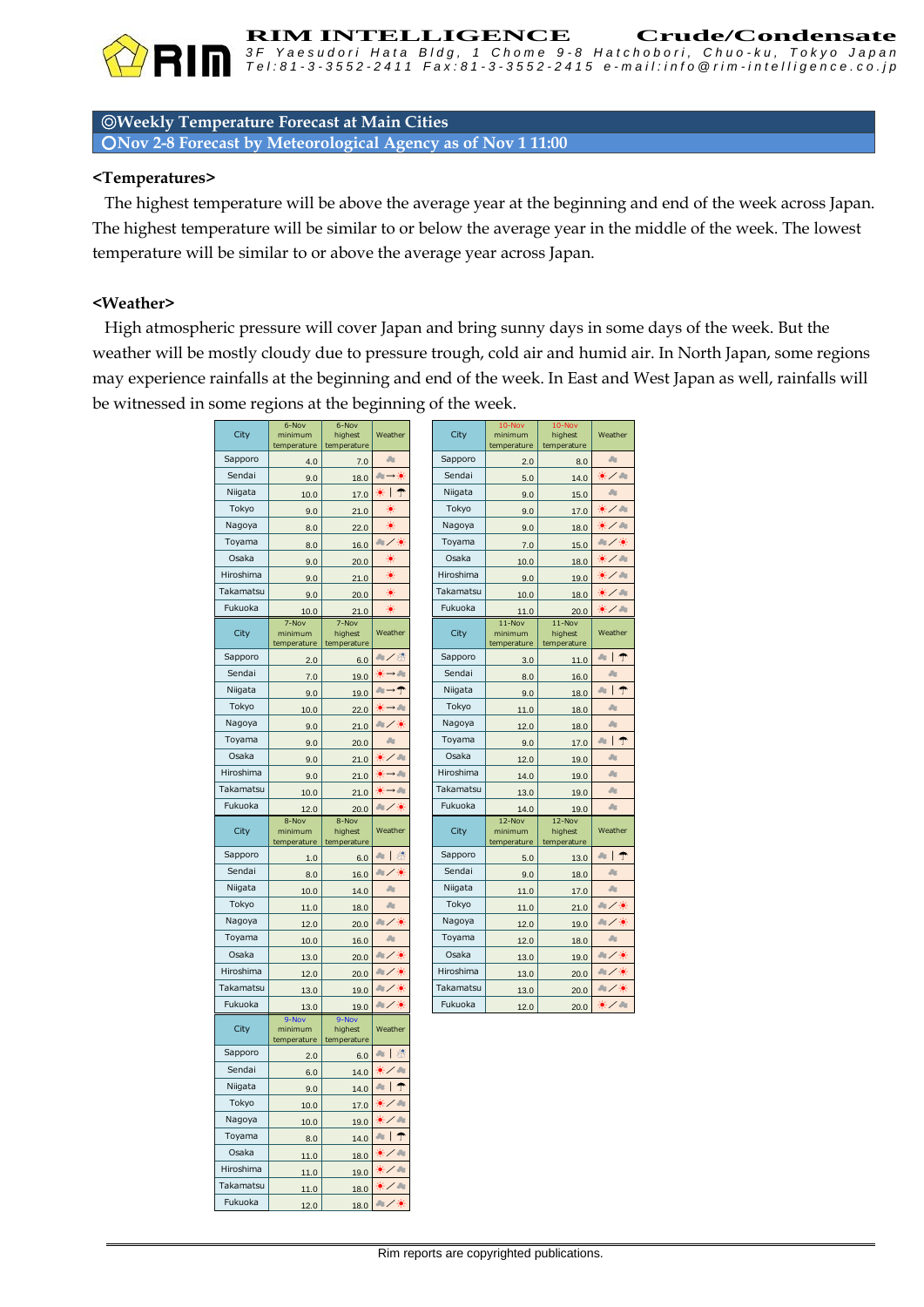

**RIM INTELLIGENCE** Crude/Condensate<br>3F Yaesudori Hata Bldg. 1 Chome 9-8 Hatchobori. Chuo-ku. Tokyo Japan

# ◎**Latest Status of Thermal Power Stations** ○**Operation Updates as of Nov 1**

 Nine power utilities in Japan are expected to suspend thermal units with a combined capacity of 54.12 mil kW as of Nov 2, Saturday. Nearly 10.17 mil kW will be off line for planned maintenance while unplanned shutdowns account for a loss of the remaining 43.96 mil kW. In the corresponding point a year before, a combined 50.97 mil kW was idled as of Nov 3 2018, Saturday, including nearly 19.41 mil kW for planned maintenance and nearly 31.56 mil kW for unplanned suspensions.

| Gas<br>Gas                           | $No.4-1$ gas<br>turbine                        | 507.000 | Planned   |                                |           |  |                                 |  |  |  |
|--------------------------------------|------------------------------------------------|---------|-----------|--------------------------------|-----------|--|---------------------------------|--|--|--|
|                                      |                                                |         |           | 2019/10/31 3:00                | 2019/11/1 |  | 2019/11/1 10:00                 |  |  |  |
|                                      | No.3                                           | 400.000 | Planned   | 2019/11/2 8:00<br>(11/2 23:00) | 2019/11/3 |  | 2019/11/1 14:50<br>(10/8 13:37) |  |  |  |
| Oil                                  | No.2                                           | 400.000 | Planned   | 2019/11/2 8:00                 | 2019/11/2 |  | 2019/11/1 13:32                 |  |  |  |
| Oil                                  | No.2                                           | 400,000 | Planned   | 2019/11/3 8:00                 | 2019/11/3 |  | 2019/11/1 13:32                 |  |  |  |
| Facilitiies of major Power companies |                                                |         |           |                                |           |  |                                 |  |  |  |
| Gas                                  | No.4                                           | 350,000 | Unplanned | 2019/10/30 17:47               | 2019/11/1 |  | 2019/11/1 9:02                  |  |  |  |
| Gas                                  | No.5                                           | 300,000 | Planned   | 2019/11/1 5:56                 | 2019/11/2 |  | 2019/11/1 9:04                  |  |  |  |
| Other companies                      |                                                |         |           |                                |           |  |                                 |  |  |  |
| Coal                                 | No.1                                           | 112,000 | Planned   | 2019/11/4 12:00                | 2019/11/6 |  | 2019/11/1 15:26                 |  |  |  |
| Gas                                  | No.1                                           | 413,000 | Planned   | 2020/4/29 2:00                 | 2020/6/2  |  | 2019/11/1 15:39                 |  |  |  |
| Kawasaki Natural Gas                 | Kimitsu Kyodo (Tokyo)<br>Kimitsu Kyodo (Tokyo) |         |           |                                |           |  | -------                         |  |  |  |

2,882,000

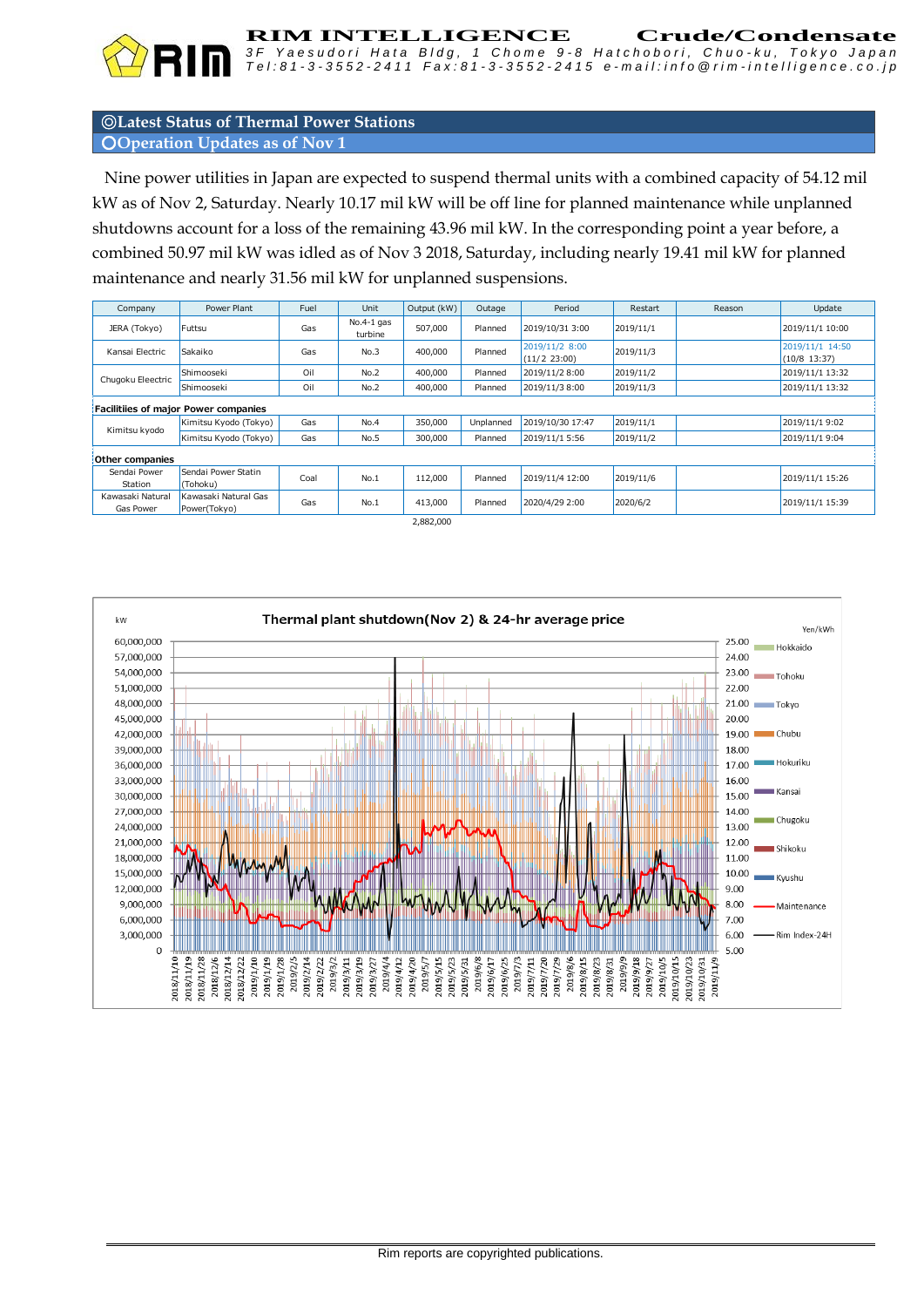#### **RIM INTELLIGENCE Crude/Condensate**

*3 F Y a e s u d o r i H a t a B l d g , 1 C h o m e 9 - 8 H a t c h o b o r i , C h u o - k u , T o k y o J a p a n* Tel:81-3-3552-2411 Fax:81-3-3552-2415 e-mail:info@rim-intelligence.co.jp

#### ◎**Spark/Dark Spreads and Fuel Cost Netback** ○**Spark/Dark Spreads**

|              | Rim Index (yen/kWh Nov.2) |                   |                    |                    |                  |           |         |         |  |  |
|--------------|---------------------------|-------------------|--------------------|--------------------|------------------|-----------|---------|---------|--|--|
|              | DT                        | Peak<br>Night     |                    |                    |                  |           |         |         |  |  |
| 6.32         | 6.06                      | 5.16              | 6.67               |                    |                  |           |         |         |  |  |
| Fuel         | Thermal                   | <b>Fuel Price</b> | <b>After Tax</b>   | Generation<br>Cost | Spread (yen/kWh) |           |         |         |  |  |
|              | Efficiency(%)             | yen /ton · kl     | $yen/ton \cdot kl$ | yen/kWh            | 24 hr            | <b>DT</b> | Peak    | Night   |  |  |
|              | 44.10                     |                   | 34,606             | 5.17               | $+1.15$          | $+0.89$   | $-0.01$ | $+1.50$ |  |  |
| LNG          | 50.00                     | 32,746            |                    | 4.56               | $+1.76$          | $+1.50$   | $+0.60$ | $+2.11$ |  |  |
|              | 59.00                     |                   |                    | 3.87               | $+2.45$          | $+2.19$   | $+1.29$ | $+2.80$ |  |  |
|              |                           |                   |                    |                    |                  |           |         |         |  |  |
| Coal         | 40.50                     | 8,515             | 9,885              | 3.42               | $+2.90$          | $+2.64$   | $+1.74$ | $+3.25$ |  |  |
|              | 45.00                     |                   |                    | 3.08               | $+3.24$          | $+2.98$   | $+2.08$ | $+3.59$ |  |  |
|              |                           |                   |                    |                    |                  |           |         |         |  |  |
| Imported CFO | 38.40                     | 48,927            | 48,927             | 11.13              | $-4.81$          | $-5.07$   | $-5.97$ | $-4.46$ |  |  |
|              |                           |                   |                    |                    |                  |           |         |         |  |  |
| Domestic CFO |                           |                   |                    |                    |                  |           |         |         |  |  |
| 0.3% sulfur  | 38.40                     | 56,000            | 56,000             | 12.74              | $-6.42$          | $-6.68$   | $-7.58$ | $-6.07$ |  |  |
| 3.0% sulfur  | 38.40                     | 46,000            | 46,000             | 10.47              | $-4.15$          | $-4.41$   | $-5.31$ | $-3.80$ |  |  |
|              |                           |                   |                    |                    |                  |           |         |         |  |  |
| Crude        | 38.40                     | 44,470            | 47,270             | 11.25              | $-4.93$          | $-5.19$   | $-6.09$ | $-4.58$ |  |  |

\*1 Rim Index is the average of East Japan prices and West Japan prices.

\*2 Thermal efficiency shown in BOLD is the average thermal efficiency for general electric utilities in the fiscal year 2013. \*3 In the section of Fuel Price, LNG is a yen-based conversion from DES North East prices for first-half December delivery published in Rim LNG Report. Coal is a yen-based conversion from a sum of FOB Newcastle prices for November loading and freight rates. Imported CFO is a yen-based conversion from CFR Japan FO 0.3%S prices published in Rim Japan Products Report. Domestic CFO is the average of East Japan prices and West Japan prices for October delivery published in Rim Japan Products Report. Crude Oil is a yen-based conversion from the CIF import price for October delivery estimated by Rim. The exchange rate applied for the yen-based conversion is the TTS (Telegraphic Transfer Selling) Rate published by the MUFJ Bank. \*4 Generation Cost is calculated based on power calorie, fuel calorie, thermal efficiency and fuel prices, and it is socalled marginal cost excluding facility utilization rates.

\*5 Spread is calculated by deducting Generation Cost from Rim Index.

\*6 The latest Petroleum and Coal Tax (Global Warming Tax) is applied. From Apr 1, 2016, the tax was increased by Yen 760/kl to Yen 2,800/kl for Crude/Refined Products. The tax for Gaseous Hydrocarbon was revised upward by Yen 780/ton to Yen 1,860/ton, while the tax for Coal was up Yen 670/ton at Yen 1,370/ton.